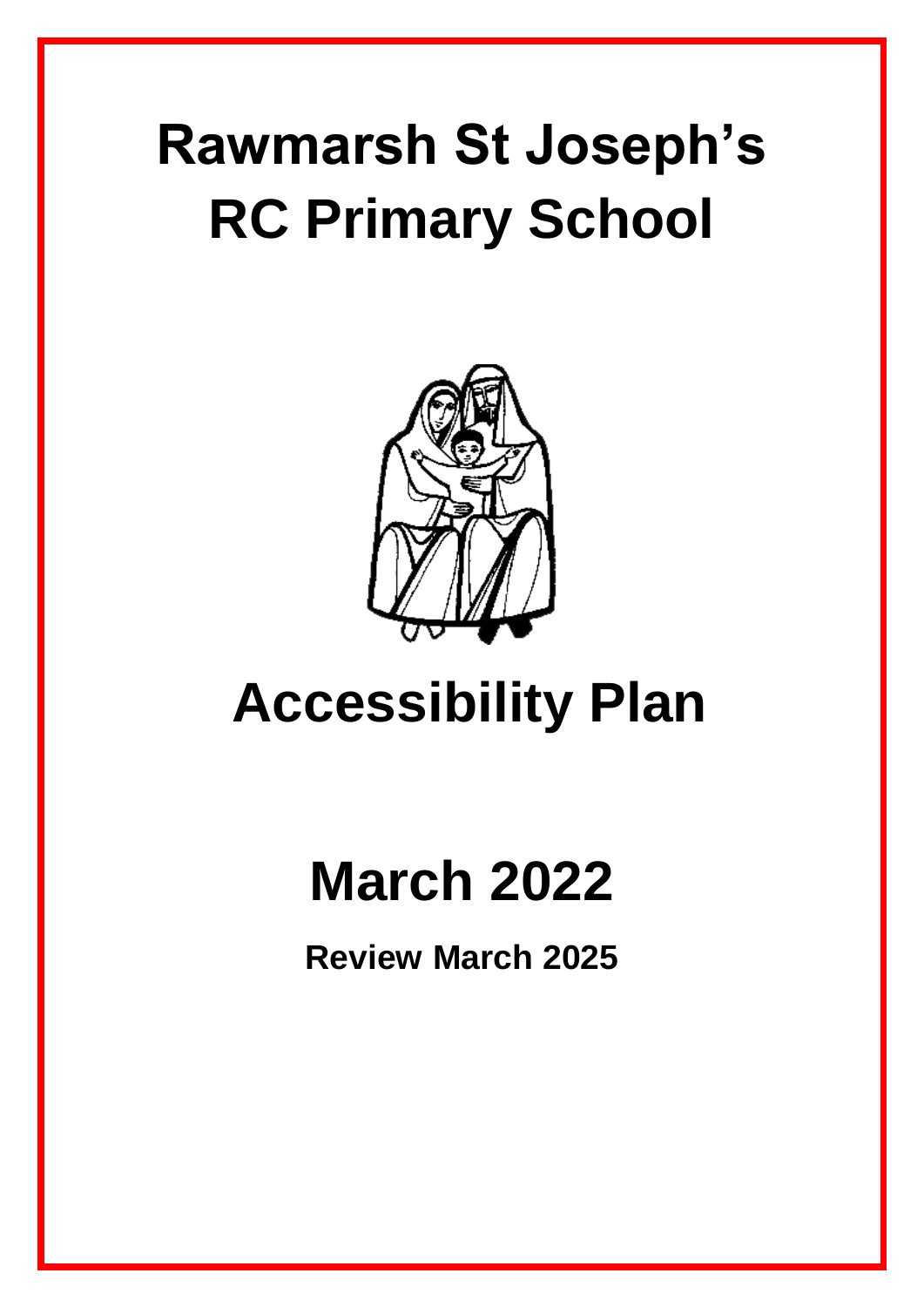#### **Contents:**

Aims of the Accessibility Plan

- 1. The accessibility audit
- 2. Planning duty 1: Curriculum
- 3. Planning duty 2: Physical environment
- 4. Planning duty 3: Information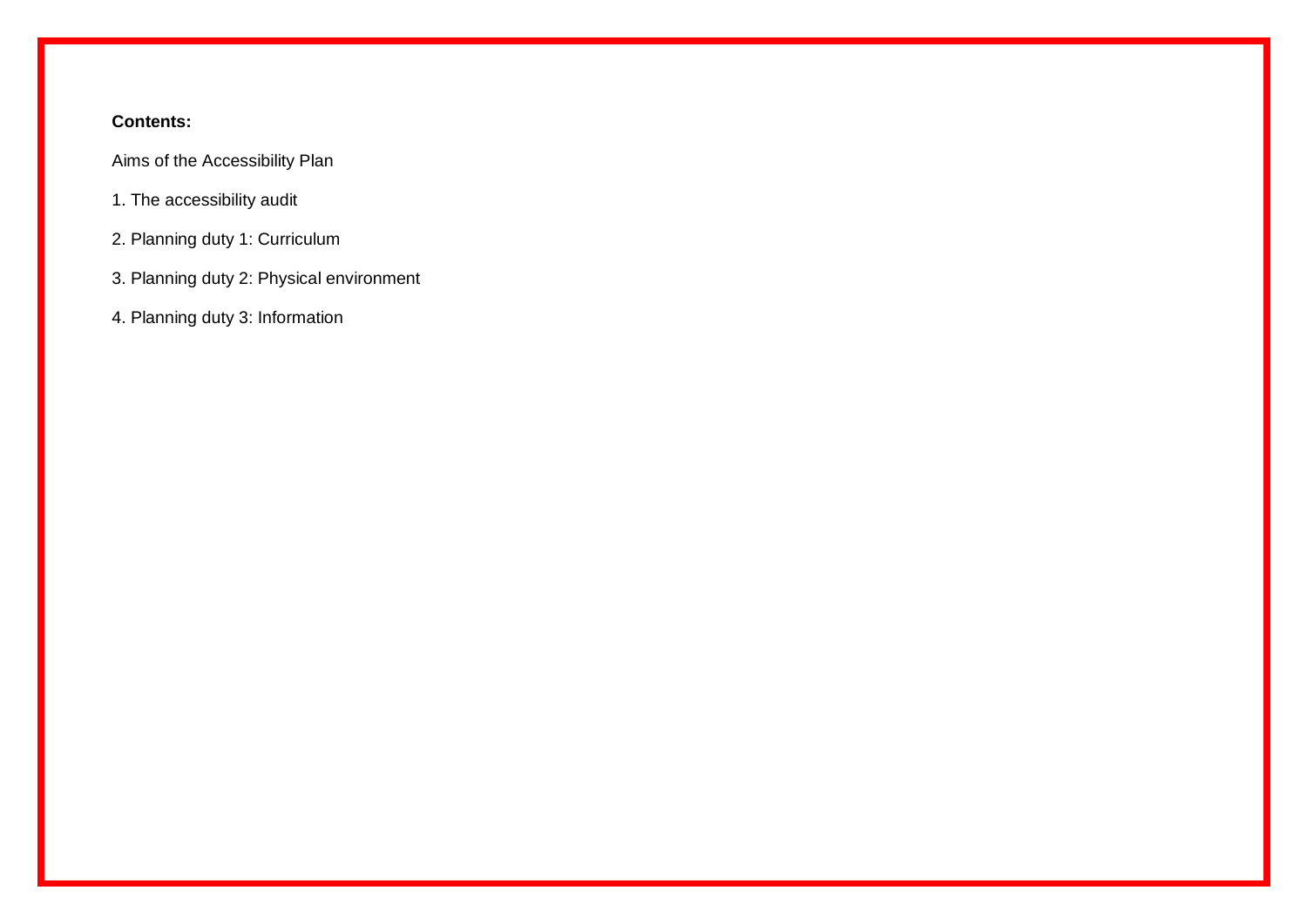#### **Aims of the Accessibility Plan**

This plan outlines how St. Joseph's School aims to increase access to education for pupils with disabilities in the three areas required by the planning duties in the Equality Act 2010 (i.e. the curriculum, physical environment and information).

A person is regarded as having a disability under the Act where they have a physical or mental impairment that has a substantial and long-term adverse effect on their ability to carry out normal day-to-day activities.

This plan aims to:

- Increase the extent to which pupils with disabilities can participate in the curriculum.
- Improve the physical environment of the school to enable pupils with disabilities to take better advantage of education, benefits, facilities and services provided.
- Improve the availability of accessible information to pupils with disabilities.

The above aims will be delivered within a reasonable timeframe, and in ways which are determined after taking into account pupils' disabilities and the views of parents and pupils. In the preparation of an accessibility strategy, the LA must have regard to the need to allocate adequate resources in the implementation of this strategy.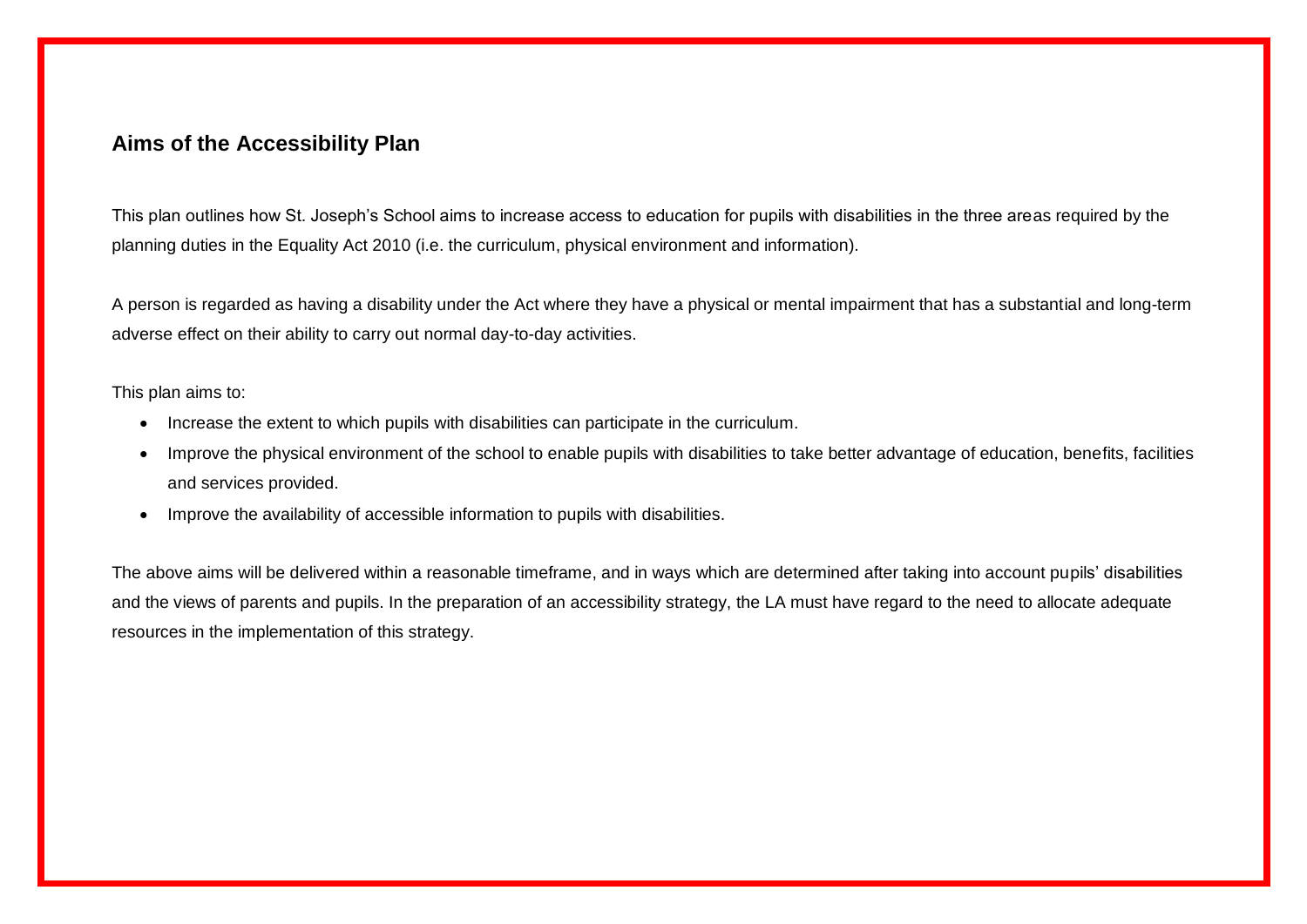The governing board also recognises its responsibilities towards employees with disabilities and will:

- Monitor recruitment procedures to ensure that individuals with disabilities are provided with equal opportunities.
- Provide appropriate support and provision for employees with disabilities to ensure that they can carry out their work effectively without barriers.
- Undertake reasonable adjustments to enable staff to access the workplace.

The plan will be resourced, implemented, reviewed and revised in consultation with:

- Pupils' parents.
- The headteacher and other relevant members of staff.
- Governors.
- External partners.

This plan is reviewed every three years to take into account the changing needs of the school and its pupils. The plan is also reviewed where the school has undergone a refurbishment.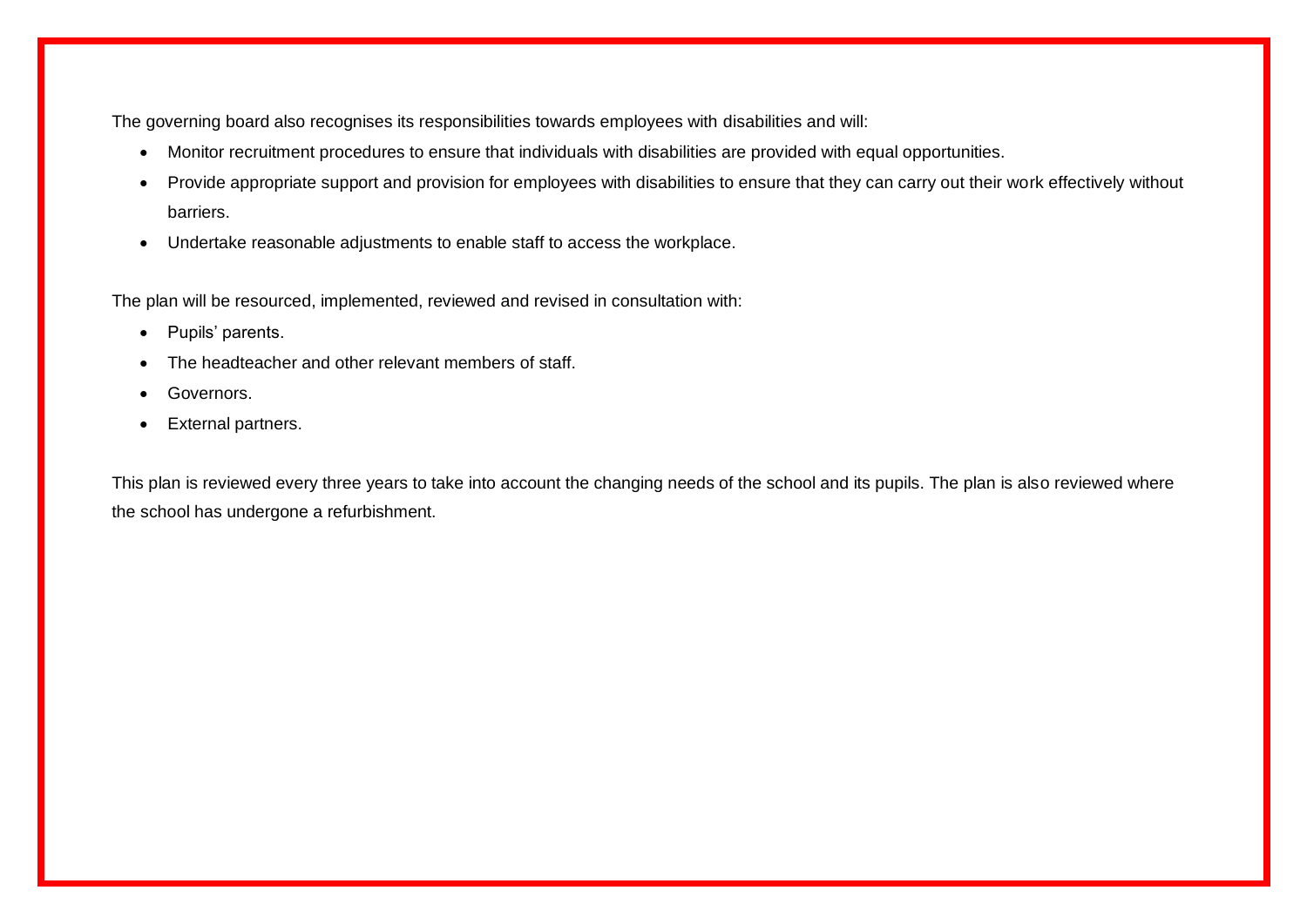#### **The accessibility audit**

- 1.1. The governing board will undertake an annual Accessibility Audit.
- 1.2. The audit will cover the following three areas:
	- Access to the curriculum the governing board will assess the extent to which pupils with disabilities can access the curriculum on an equal basis with their peers.
	- **Access to the physical environment**  the governing board will assess the extent to which pupils with disabilities can access the physical environment on an equal basis with their peers.
	- Access to information the governing board will assess the extent to which pupils with disabilities can access information on an equal basis with their peers.

1.3. When conducting the audit, the governing board will consider all kinds of disabilities and impairments, including, but not limited to, the following:

- **Ambulatory disabilities**  this includes pupils who use a wheelchair or mobility aid
- **Dexterity disabilities**  this includes those whose everyday manual handling of objects and fixtures may be impaired
- **Visual disabilities**  this includes those with visual impairments and sensitivities
- **Auditory disabilities**  this includes those with hearing impairments and sensitivities
- **Comprehension** this includes hidden disabilities, such as autism and dyslexia

1.4. All actions will be carried out in a reasonable timeframe, and after taking into account pupils' disabilities and the preferences of their parents.

1.5. The actions that will be undertaken are detailed in the following sections of this document.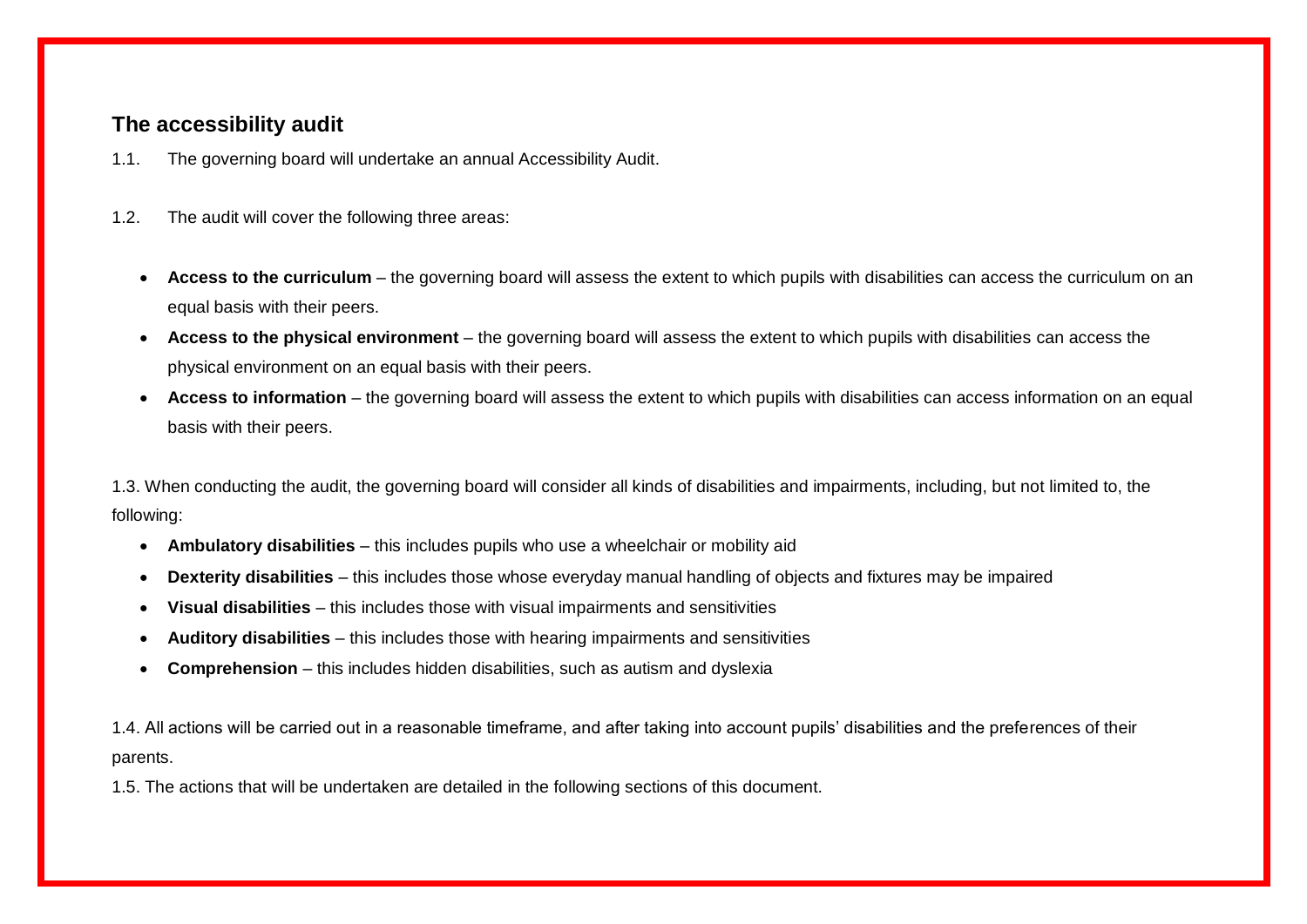### **Access to the curriculum**

Aim 1: To increase the extent to which disabled pupils can participate in the school curriculum. Our key objective is to reduce and eliminate barriers to access to the curriculum and to ensure full participation in the school community for pupils, and prospective pupils, with a disability.

| <b>Targets</b>                                                                                                | <b>Strategies</b>                                                                                                                                    | Timescale/<br><b>Responsibilities</b>                  | <b>Success Criteria</b>                                                                                                          |
|---------------------------------------------------------------------------------------------------------------|------------------------------------------------------------------------------------------------------------------------------------------------------|--------------------------------------------------------|----------------------------------------------------------------------------------------------------------------------------------|
| To liaise with EYFS settings to<br>review potential September<br>intake                                       | To identify pupils who may need<br>additional support/provision                                                                                      | Ongoing<br><b>SENDCO/EYFS Teacher</b>                  | Procedures/equipment in place<br>so pupils can start school                                                                      |
| To continue close liaison with<br>parents                                                                     | To ensure collaboration and<br>sharing of information between<br>staff in school and families                                                        | Ongoing<br>SENDCO/Teachers                             | Clear collaborative working<br>approach                                                                                          |
| To continue close liaison with<br>outside agencies for pupils with<br>disabilities or ongoing health<br>needs | To ensure collaboration between<br>all professionals and use of<br>individual health plans                                                           | Ongoing<br><b>SENDCO/All Staff</b><br>Outside agencies | Clear collaborative working<br>approach                                                                                          |
| To ensure full access to the<br>curriculum for all children                                                   | Differentiated curriculum as<br>required<br>Specific equipment used as<br>advised by outside professionals<br>Close liaison with outside<br>agencies | Ongoing<br><b>SENDCO/All staff</b><br>Outside agencies | Professional advice followed and<br>strategies evident in classroom<br>practice<br>All children able to access the<br>curriculum |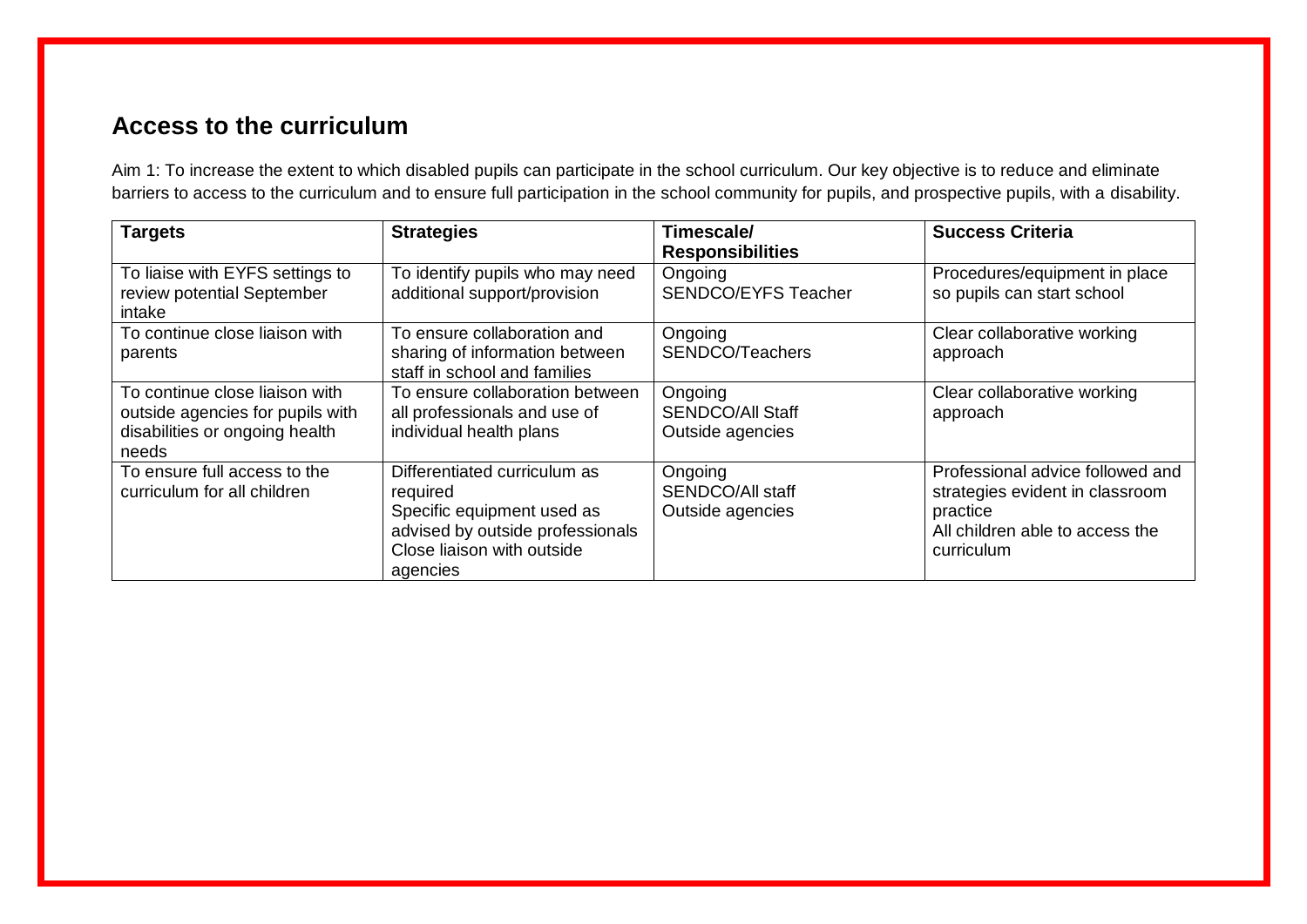## **Access to the physical environment**

Aim 2: To improve the physical environment of the school to increase the extent to which disabled pupils can take advantage of education and associated services.

| <b>Targets</b>                                                       | <b>Strategies</b>                                                                                                                                                                                                                                                                                                                      | Timescale/<br><b>Responsibilities</b> | <b>Success Criteria</b>                        |
|----------------------------------------------------------------------|----------------------------------------------------------------------------------------------------------------------------------------------------------------------------------------------------------------------------------------------------------------------------------------------------------------------------------------|---------------------------------------|------------------------------------------------|
| Improve physical environment of<br>school environment                | School staff will take into account<br>the needs of pupils, staff and<br>visitors with physical disabilities<br>and sensory impairments when<br>planning and undertaking future<br>improvements and<br>refurbishments of the site and<br>premises, such as improved<br>access, lighting and more<br>accessible facilities and fittings | Ongoing<br><b>SLT/All Staff</b>       | Enabling needs to be met where<br>possible     |
| Ensure visually stimulating<br>environment for all children          | Colourful, stimulating displays<br>around school and classroom<br>environments                                                                                                                                                                                                                                                         | Ongoing<br>SLT/Teachers/TAs           | Visually stimulating environment<br>maintained |
| Ensure that all access points into<br>school are as safe as possible | All access points accessible to all<br>pupils                                                                                                                                                                                                                                                                                          | Ongoing<br><b>SLT</b>                 | All access points available for all<br>people  |

### **Access to information**

Aim 3: To improve the delivery of information to disabled pupils and parents

| <b>Targets</b>                                             | <b>Strategies</b>                                                                     | Timescale/<br><b>Responsibilities</b> | <b>Success Criteria</b> |
|------------------------------------------------------------|---------------------------------------------------------------------------------------|---------------------------------------|-------------------------|
| To ensure that all pupils have<br>access to the curriculum | Liaison with outside<br>professionals<br>Regular communication with<br>parents/carers | Ongoing<br>All Staff                  | All pupils              |